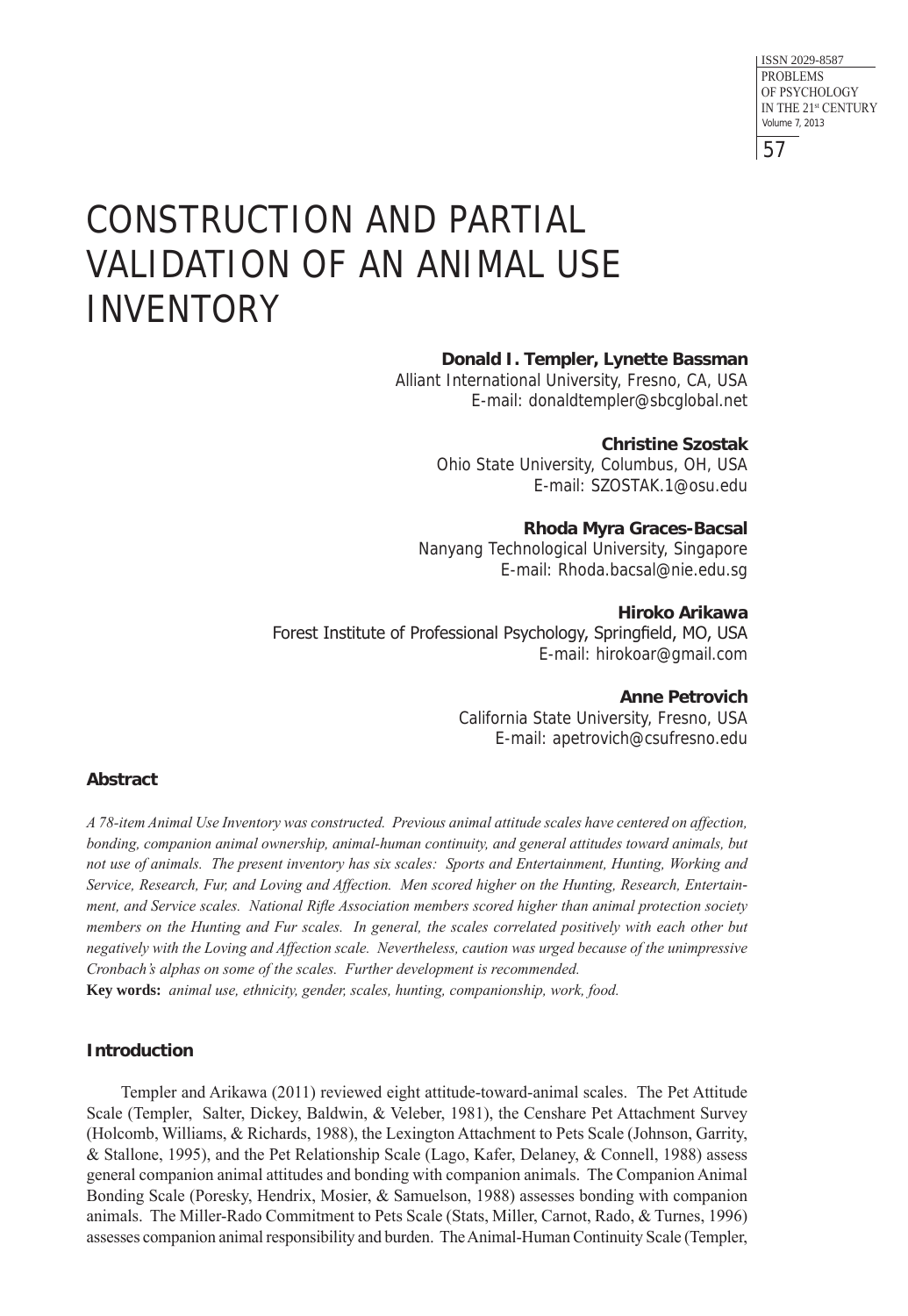ISSN 2029-8587 PROBLEMS OF PSYCHOLOGY IN THE 21<sup>st</sup> CENTURY Volume 7, 2013

58

Connelly, Bassman, & Hart, 2006) measures the degree to which the respondent perceives animals and humans as similar vs. different. There appears to be, however, no animal attitude instrument that is devoted primarily to attitudes toward uses that people have for animals. The construction of such is the purpose of the present research. It was originally planned that the Animal Use Inventory would have seven scales: Food, Sport and Entertainment, Hunting, Work and Service, Research, Fur, and Loving. It was anticipated that the scales could be used together or separately.

There are vast individual differences and group differences with respect to animal use and attitudes toward the various uses of animals. The Muslim, Jewish, Sikh, and Seventh Day Adventist religions forbid the eating of pork. The Hindu religion forbids the eating of beef. Also, many persons are vegetarians or vegans for health reasons. The eating of dogs is fairly common in East Asian and Southeast Asian countries such as Korea (WuDunn, 1997) and the Philippines (Griffith, Wolch, & Lassiter, 2002). Chicken fighting is common in Latin American and Asian cultures. Some Southeast Asians fight fish. The fighting of dogs is carried out in various countries, including the United States where it is illegal. Bull fighting is a popular sport in Spain and Latin American countries. Horse racing is a popular sport and, in fact, is a multimillion-dollar industry in the United States with both legal and illegal betting. The racing of dogs (greyhounds and whippets) is less popular. Dogs are used to guard people and property and livestock. They are also used to herd livestock and for hunting. Dogs are used by persons with special needs such as the hearing and mobility impaired and elderly persons. Fishman (2003) reviewed the history of guide dogs for the visually impaired from the use of small dogs in Pompeii prior to the eruption of Vesuvius to the use of large breeds in the last 100 years. Hooker, Freeman, and Stewart (2002) reviewed pet therapy and the related topic of the cardiovascular benefits of companion animals. Horses, donkeys, mules, llamas, oxen, water buffalo, and elephants are used as beasts of burden. In the  $19<sup>th</sup>$  century, rottweilers were used in Germany to pull milk carts. There are millions of companion animal dogs and cats in the United States. It should be borne in mind, however, that all persons in the world do not have as positive an attitude toward companion animals as persons in countries with populations that are primarily of European origin. The regarding of animals as family members is much less common in African and Muslim countries. Muslims tend to have a negative attitude toward having dogs, which are regarded as "dirty," as companion animals. There are millions of fishermen and hunters in the United States. Quite a few of them have trophies on display. The use of animals for education and research has been controversial in both psychology departments (Hull, 1996; Cunningham, 2002; Baldwin, 2003) and medical schools (Council of Scientific Affairs, American Medical Association, 1991).

# **Methodology of Research**

#### *Selection of Items*

The authors devised preliminary items for each of the seven scales. There were 14 tentative items in the Animals for Food category; 12 in the Animals for Sports and Entertainment category; 9 in the Animals for Hunting category; 16 in the Working and Service Animals category; 14 in the Animals for Research category; 9 in the Animals for Fur, Clothing, and Decoration category; and 11 items in the Animals for Affection and Loving category. The 85 items were administered to Alliant International University students and employees on the Fresno campus.

The questionnaire was placed in the boxes of approximately 237 graduate students and 42 employees (faculty, staff, and administrators). Twenty-four percent of the 279 were returned. The low rate of return was probably a function of the distribution having been in the week before final exam week. There were 15 male (23.8%) and 48 female (76.2%) participants. They ranged in age from 22 to 70 with a mean of 33.89 and a standard deviation of 11.26.

#### *Comparison of Different Groups on the Animal Use Inventory*

Validation of the Animal Use Inventory was carried out by two comparisons of groups that would be expected to differ on the instrument. One of these consisted of comparing the means of Filipino and American college students on the 7 scales of the Animal Use Inventory. In addition, a special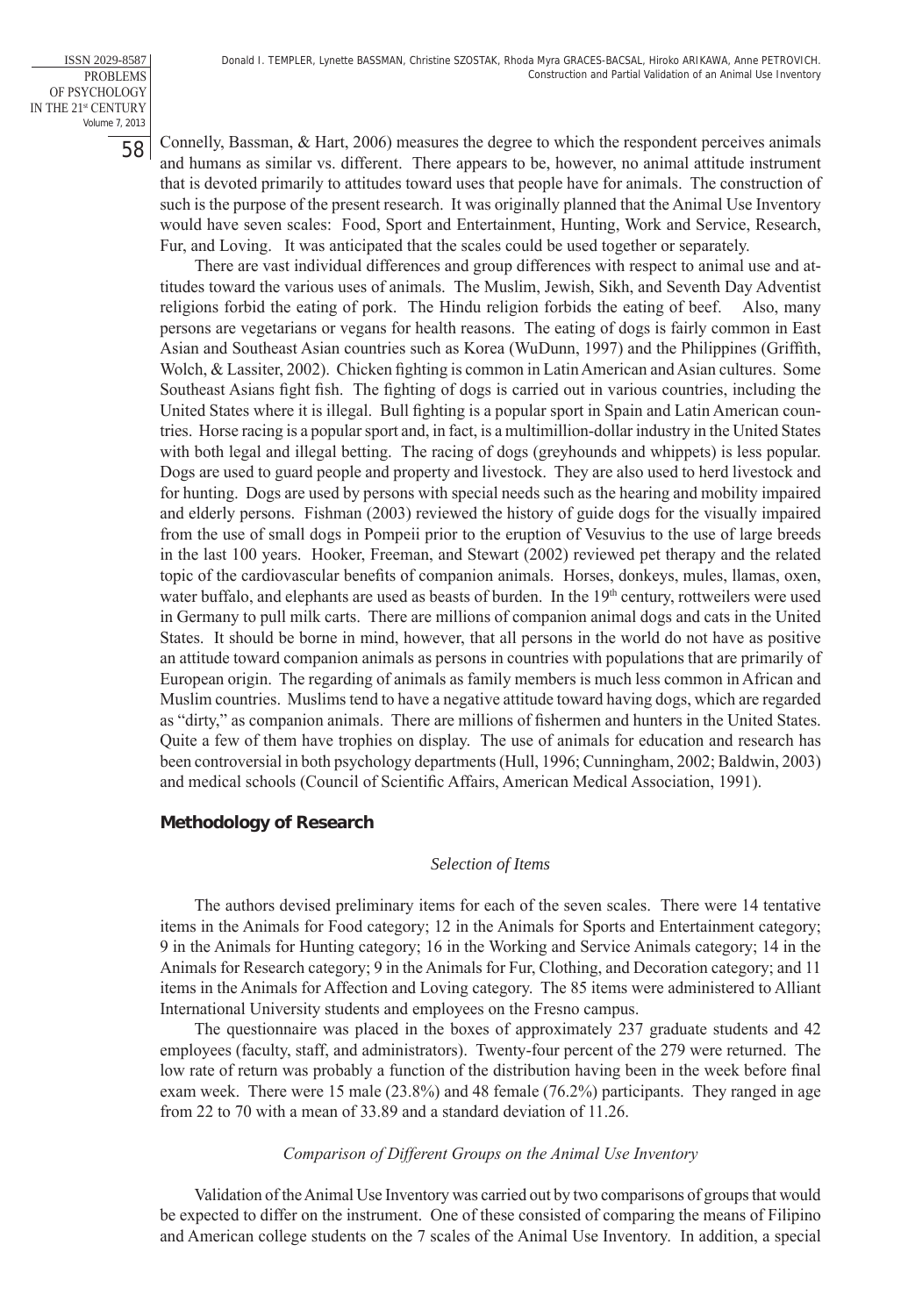59 ISSN 2029-8587 PROBLEMS OF PSYCHOLOGY IN THE 21st CENTURY Volume 7, 2013

comparison was made on the item pertaining to eating dogs. Filipino college students tend to have above-average socioeconomic status. It is primarily the poor Filipinos who eat dog. Nevertheless, it was predicted that the Filipino college students would be more accepting of the concept of eating dog than American college students. The other comparison was between members of the National Rifle Association (NRA) and members of two animal welfare organizations. It was anticipated that the two groups would differ, especially on the Hunting scale.

The 64 Filipino college students, 41 males and 23 females, were in psychology undergraduate classes at Kalayaan College in the Philippines. They ranged in age from 17 to 25 with a mean of 19.39 years and a standard deviation of 1.86 years. The 166 American college students, 79 males and 87 females, were in psychology undergraduate classes in three different colleges in the San Joaquin Valley of California. They ranged in age from 17 to 50 years with a mean of 22.29 and a standard deviation of 5.51. Both the Filipino and the American students were administered the Animal Use Inventory in their classrooms.

The 18 National Rifle Association (NRA) members, 11 males and seven females, ranged in age from 17 to 50 years with a mean of 21.29 years and standard deviation of 5.51. The 37 animal welfare participants, five males and 32 females, were obtained from two affiliated organizations in the Fresno, California, area—the California Feline Association and the Valley Animal Shelter. They ranged in age from 31 to 68 years with a mean of 52.33 and standard deviation of 9.91. All organizational members were administered the Animal Use Inventory in their regular meetings.

#### **Results of Research**

In each of the seven categories, item-total score correlations were computed for that category with the Alliant students and employees. The criterion of acceptance for the items was that the correlations be significant at the .001 level. Seventy-eight items met the criterion for acceptance. Table 1 contains the 14 items in Animals for Food category; 10 in the Animals for Sports and Entertainment category; 8 in the Animals for Hunting category; 14 in the Working and Service Animals category; 12 in the Animals for Research category; 9 in the Animals for Fur, Clothing, and Decoration category; and 11 items in the Animals for Affection and Loving category. On each scale one point is scored for every item answered in the keyed direction.

| <b>Item</b><br>No. | <b>Direction</b><br>Keyed* | Category      | Item                                                                                 |
|--------------------|----------------------------|---------------|--------------------------------------------------------------------------------------|
| 1                  | $+$                        | Loving        | It is nice to have turtles as pets.                                                  |
| 2                  | $+$                        | Service       | Animals pulling plows is OK.                                                         |
| 3                  | $+$                        | Service       | It is OK to use animals as a form of transportation.                                 |
| 4                  | $+$                        | Food          | It is OK to eat meat if you use the whole animal and are not wasteful.               |
| 5                  | $+$                        | Research      | I think it is OK to use primates, such as monkeys and chimpanzees, for<br>research.  |
| 6                  | $+$                        | Loving        | Pets should receive the best health care possible.                                   |
| 7                  | $+$                        | Food          | It's OK to eat shellfish.                                                            |
| 8                  | $+$                        | Research      | Animals should not be used in research if they will be killed.                       |
| 9                  | $+$                        | Fur           | I think it is OK to have fish mounted on the wall.                                   |
| 10                 | $+$                        | Service       | It's a good idea to have a guard dog to protect one's property.                      |
| 11                 | $+$                        | Entertainment | It is OK to keep ocean animals, like dolphins and whales, captive for<br>performing. |
| 12                 | ٠                          | Food          | People should not eat horses.                                                        |
| 13                 | $+$                        | Service       | It is good to use dogs for search and rescue.                                        |
| 14                 | $+$                        | Entertainment | Bullfighting is OK.                                                                  |

| The item number and category of the 78 Animal Use Inventory items. | Table 1. |  |  |  |
|--------------------------------------------------------------------|----------|--|--|--|
|--------------------------------------------------------------------|----------|--|--|--|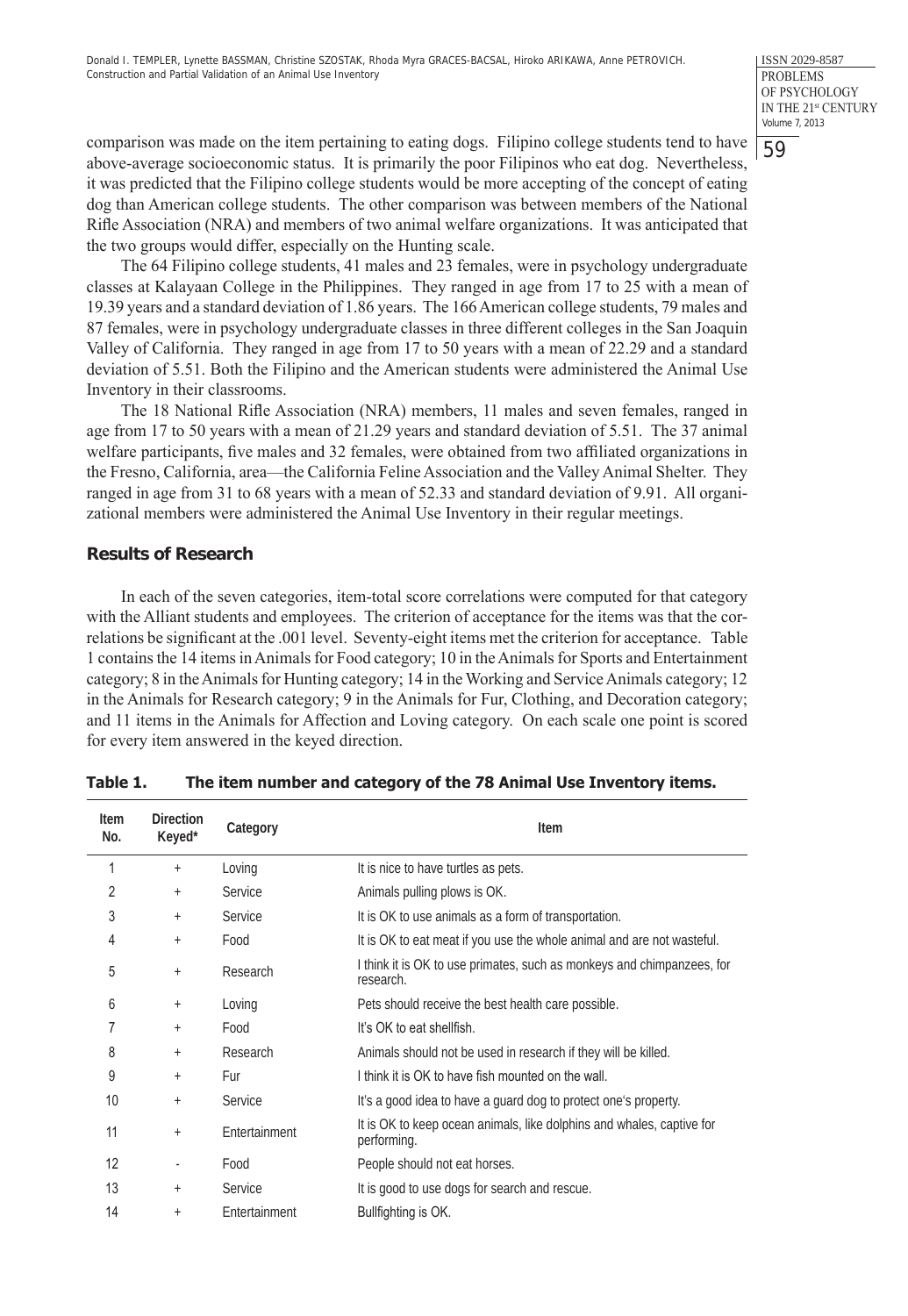Donald I. TEMPLER, Lynette BASSMAN, Christine SZOSTAK, Rhoda Myra GRACES-BACSAL, Hiroko ARIKAWA, Anne PETROVICH. Construction and Partial Validation of an Animal Use Inventory

ISSN 2029-8587 PROBLEMS OF PSYCHOLOGY IN THE 21<sup>st</sup> CENTURY Volume 7, 2013

| Item<br>No. | <b>Direction</b><br>Keyed* | Category      | Item                                                                                 |
|-------------|----------------------------|---------------|--------------------------------------------------------------------------------------|
| 15          |                            | Food          | Birds should not be eaten.                                                           |
| 16          |                            | Fur           | It is wrong to have furnishings, such as rugs, made from animal skills.              |
| 17          | $\ddag$                    | Research      | Animal research is necessary.                                                        |
| 18          | $\ddag$                    | Entertainment | The fighting of roosters is good for entertainment.                                  |
| 19          | $\ddag$                    | Food          | It's OK to eat eggs.                                                                 |
| 20          | $\ddag$                    | Fur           | It's OK to wear fur.                                                                 |
| 21          | $^{+}$                     | Loving        | Fish make good pets.                                                                 |
| 22          | $^{+}$                     | Loving        | It is OK to have an animal sleep in one's bed.                                       |
| 23          | $^{+}$                     | Entertainment | It is OK to have animals pull carriages for fun and entertainment.                   |
| 24          | $^{+}$                     | Hunting       | I think it is OK to hunt an animal if there are too many of them.                    |
| 25          |                            | Food          | People should not eat dogs.                                                          |
| 26          | $^{+}$                     | Hunting       | It is OK to hunt rabbits.                                                            |
| 27          | $^{+}$                     | Service       | It is OK to have animals for personal protection.                                    |
| 28          | $^{+}$                     | Hunting       | It is OK to hunt lions and tigers.                                                   |
| 29          |                            | Loving        | I would like a pet in my home.                                                       |
| 30          | $\ddag$                    | Fur           | It think it is OK to have animal heads mounted on the wall.                          |
| 31          | $\overline{+}$             | Service       | It is OK to use animals in a war effort.                                             |
| 32          | $\overline{+}$             | Hunting       | It is OK to shoot wolves and foxes.                                                  |
| 33          |                            | Food          | People should not eat rabbit.                                                        |
| 34          | $\overline{+}$             | Research      | Using animals for testing beauty products, such as shampoo and make-<br>up, is okay. |
| 35          | $^{+}$                     | Loving        | Cats are loving animals.                                                             |
| 36          | $\overline{+}$             | Research      | I think it is OK to use rats and mice for research.                                  |
| 37          | $^{+}$                     | Service       | It is good to have a dog to herd animals.                                            |
| 38          | $^{+}$                     | Entertainment | Having animals in circuses and carnivals is OK.                                      |
| 39          |                            | Food          | People should not eat pork.                                                          |
| 40          | $\overline{+}$             | Service       | Having animals carry things is OK.                                                   |
| 41          |                            | Research      | I think it is OK to use dogs for research.                                           |
| 42          | $\ddot{}$                  | Fur           | It is OK to use ivory, such as from elephant's tusks, for jewelry and<br>carvings.   |
| 43          | $^{+}$                     | Research      | Using animals for testing household cleaners is OK.                                  |
| 44          | $^{+}$                     | Service       | It is good to have dogs as an aid to the hearing impaired/deaf.                      |
| 45          | $^{+}$                     | Hunt          | It is OK to fish.                                                                    |
| 46          |                            | Food          | People should not at cats.                                                           |
| 47          | ÷                          | Fur           | One should not wear clothing made of leather.                                        |
| 48          |                            | Fur           | I am against trapping animals for their fur.                                         |
| 49          |                            | Entertainment | It is cruel to have animals in the zoo.                                              |
| 50          |                            | Food          | I do not believe in eating fish.                                                     |
| 51          | $\overline{+}$             | Loving        | Snakes make good pets.                                                               |
| 52          | $^{+}$                     | Research      | Animal research should be done if it will save animal lives.                         |
| 53          | $\overline{+}$             | Service       | It is good to have dogs as a guide for those who are blind.                          |
| 54          | $\overline{+}$             | Entertainment | It's all right to race animals.                                                      |
| 55          |                            | Food          | People should not eat monkeys.                                                       |
| 56          | $^{+}$                     | Service       | It is OK to have animals pull heavy loads.                                           |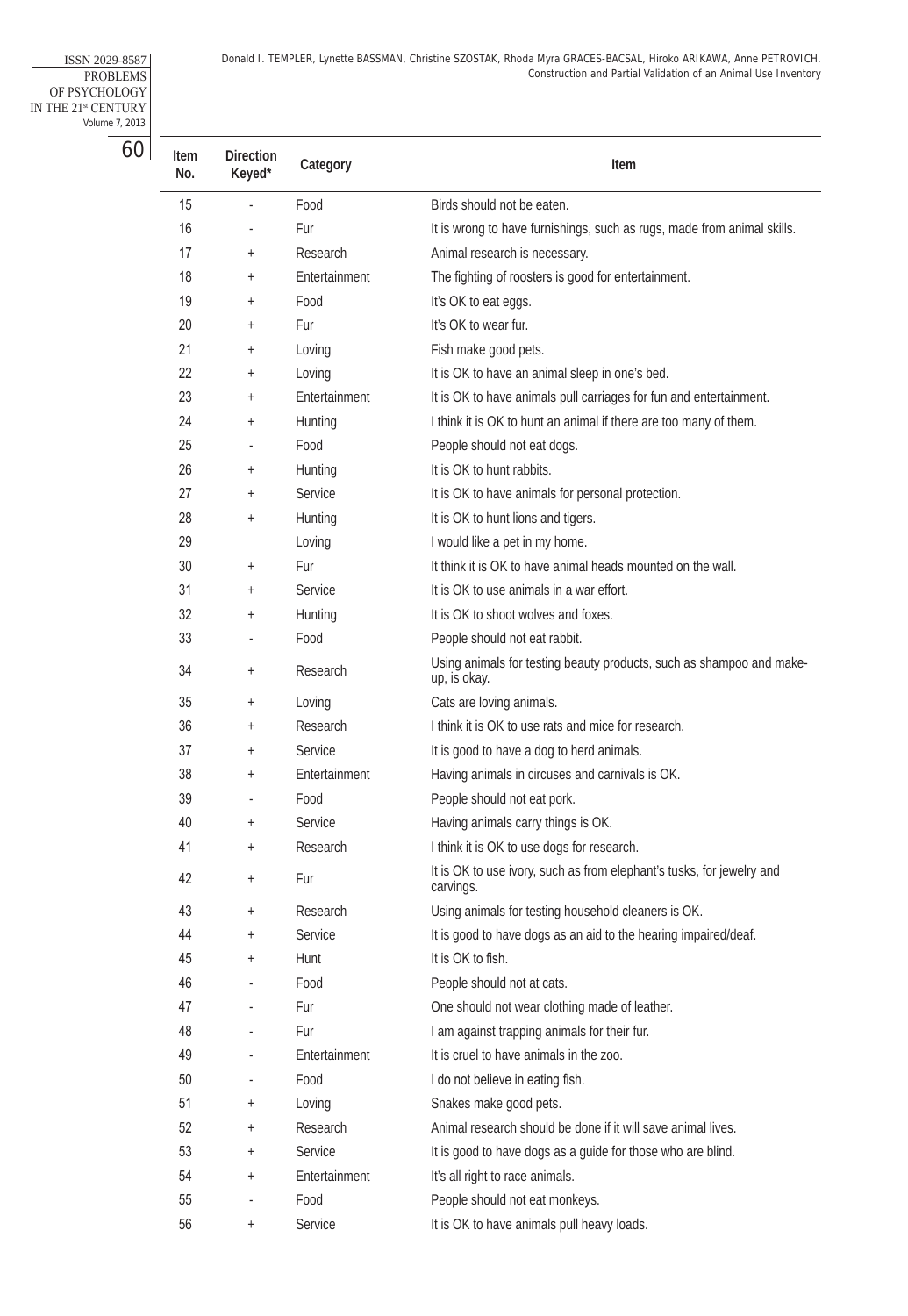Donald I. TEMPLER, Lynette BASSMAN, Christine SZOSTAK, Rhoda Myra GRACES-BACSAL, Hiroko ARIKAWA, Anne PETROVICH. Construction and Partial Validation of an Animal Use Inventory

ISSN 2029-8587 PROBLEMS OF PSYCHOLOGY IN THE 21<sup>st</sup> CENTURY Volume 7, 2013

| Item<br>No. | <b>Direction</b><br>Keyed* | Category      | Item                                                                 |  |
|-------------|----------------------------|---------------|----------------------------------------------------------------------|--|
| 57          | $\blacksquare$             | Research      | Animals should not be used in research if they will experience pain. |  |
| 58          | $\ddot{}$                  | Loving        | A dog is a person's best friend.                                     |  |
| 59          | $\qquad \qquad +$          | Service       | It is good to use dogs for finding drugs and explosives.             |  |
| 60          | $\qquad \qquad +$          | Entertainment | Dog shows are OK.                                                    |  |
| 61          | $\qquad \qquad +$          | Hunting       | Duck hunting is good.                                                |  |
| 62          | $\qquad \qquad +$          | Service       | It is good for police officers to have dogs to confront criminals.   |  |
| 63          | $\overline{\phantom{a}}$   | Fur           | It is wrong to raise sheep for their wool.                           |  |
| 64          | $\qquad \qquad +$          | Loving        | Pets should be treated as members of the family.                     |  |
| 65          | $\qquad \qquad +$          | Hunting       | It is OK to hunt elephants.                                          |  |
| 66          | $\overline{\phantom{a}}$   | Food          | People should not eat veal (baby cows raised in crates).             |  |
| 67          | $\ddot{}$                  | Entertainment | Fishing is OK if it is catch and release.                            |  |
| 68          | $\ddot{}$                  | Service       | It is good to use animals to pull people over ice or snow.           |  |
| 69          | $\qquad \qquad +$          | Research      | It is OK to use animals for organ transplants.                       |  |
| 70          | $^+$                       | Loving        | Birds are great pets.                                                |  |
| 71          | $\ddot{}$                  | Loving        | House pets add happiness to people's lives.                          |  |
| 72          | $^+$                       | Hunting       | It is OK to hunt deer.                                               |  |
| 73          | $\ddot{}$                  | Research      | Animal research is OK it if will benefit people's lives.             |  |
| 74          | ÷,                         | Fur           | There should be laws prohibiting the raising of animals for fur.     |  |
| 75          | $\overline{\phantom{a}}$   | Food          | I do not believe in eating dairy products.                           |  |
| 76          | $\ddot{}$                  | Research      | I think it is OK to genetically alter animals                        |  |
| 77          | $\qquad \qquad +$          | Entertainment | It is OK to use animals in rodeos.                                   |  |
| 78          | $\qquad \qquad +$          | Food          | It's OK to eat meat if one is going to starve otherwise.             |  |

**+** *means score the number circled.*

*- means reverse the scoring.*

Table 2 presents the means and standard deviations for the seven AUI scales for the Filipino and American college students. It is apparent that the American college students scored significantly higher on the Hunting and Fur scales and that the Filipinos scored significantly higher on the Research scale. It should be further noted that the Filipinos were higher  $(p = 0.053)$  on the Food Scale and that the Americans ( $p = 0.056$ ) were higher on the Entertainment scale.

| Table 2. | AUI scale means and standard deviations for Filipino and American |
|----------|-------------------------------------------------------------------|
|          | college students.                                                 |

|               | Filipino |           |      | American |       |       |
|---------------|----------|-----------|------|----------|-------|-------|
| <b>Scales</b> | M        | <b>SD</b> | M    | SD       | F     | р     |
| Loving        | 56.5     | 8.9       | 57.0 | 11.0     | 0.09  | 0.769 |
| Food          | 36.2     | 7.1       | 34.3 | 6.4      | 3.77  | 0.053 |
| Service       | 76.0     | 8.9       | 75.7 | 13.1     | .03   | 0.835 |
| Research      | 46.6     | 9.2       | 43.2 | 11.9     | 4.20  | 0.042 |
| Entertainment | 36.4     | 8.5       | 39.1 | 10.1     | 3.70  | 0.056 |
| Hunting       | 25.1     | 7.8       | 28.6 | 11.8     | 4.87  | 0.028 |
| Fur           | 18.2     | 6.0       | 21.2 | 6.9      | 10.06 | 0.002 |

The Filipino and American college students both tended to be opposed to eating dogs. A higher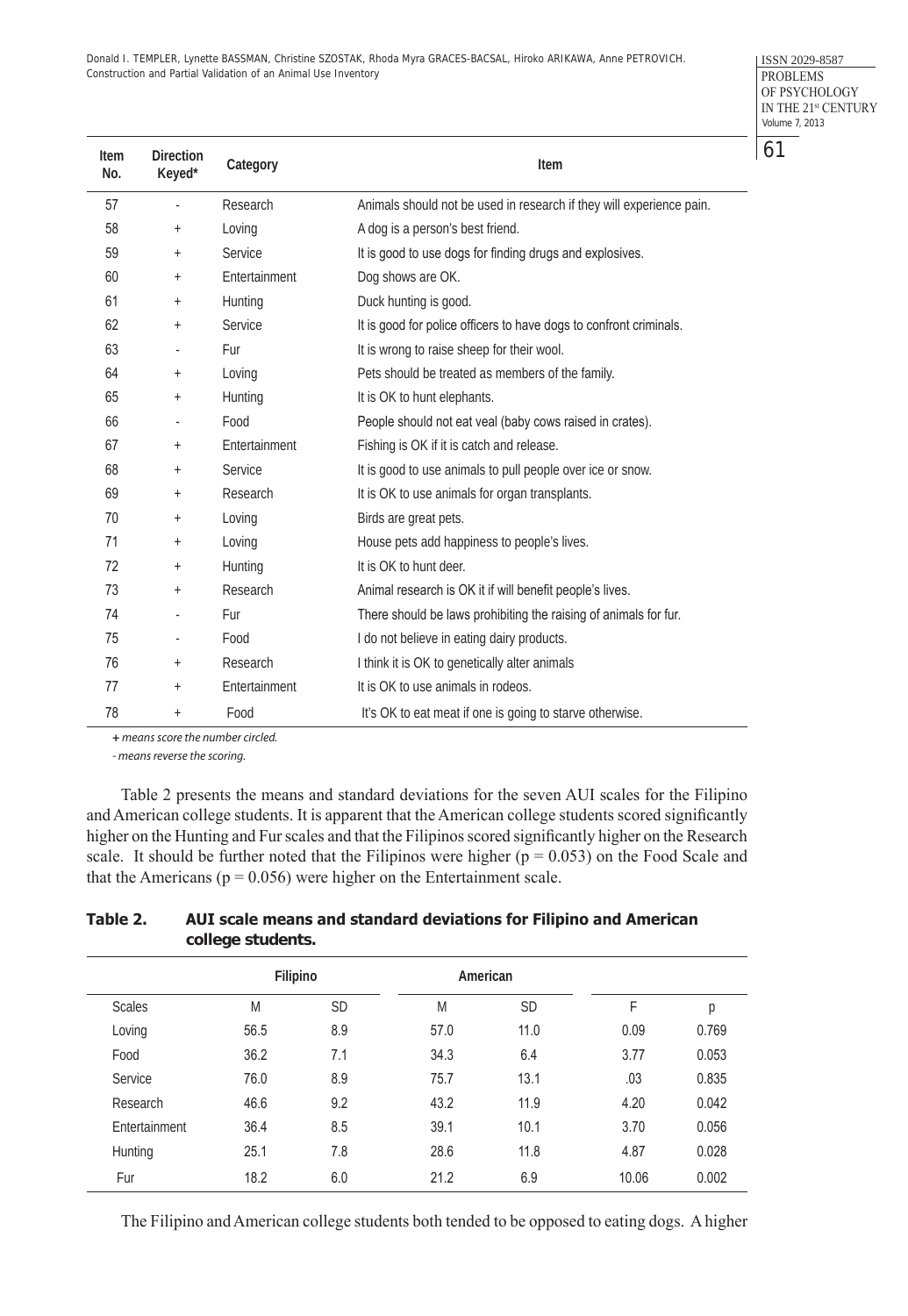ISSN 2029-8587 PROBLEMS OF PSYCHOLOGY IN THE 21st CENTURY Volume 7, 2013

62

percentage of American students circled 7, the option of greatest agreement for question 25, "People should not eat dogs." Thirty-nine (60.94%) of the Filipino participants and 128 (75.74%) of the American participants chose that opinion,  $x^2$  (n = 230) = 5.21, p < 0.05.

Table 3 presents the means and standard deviations for the seven Animal Use Inventory scales for the NRA members and the animal protection society members. The protection society members had a significantly higher mean on the Loving scale. The NRA members had a significantly higher mean on the Service, Research, Entertainment, Hunting and Fur scales. It is noteworthy, although not surprising, that there was a difference of over three standard deviations on the Hunting scale. Because there was a disproportionate number of females in the animal welfare component group, analysis of covariance was performed with sex as the covariant. Significance was obtained on the Hunting scale, F (2,53) = 96.79, p < 0.001 and the Fur scale, F (2,53) = 25.26, p < 0.001.

|               | Filipino |           | American |           |        |       |
|---------------|----------|-----------|----------|-----------|--------|-------|
| <b>Scales</b> | M        | <b>SD</b> | M        | <b>SD</b> | F      | р     |
| Loving        | 57.7     | 7.6       | 63.2     | 5.3       | 7.44   | 0.009 |
| Food          | 35.6     | 4.3       | 39.1     | 6.1       | 2.44   | 0.124 |
| Service       | 82.4     | 6.0       | 72.8     | 14.3      | 7.91   | 0.007 |
| Research      | 40.4     | 1.4       | 31.7     | 14.0      | 5.44   | 0.023 |
| Entertainment | 35.6     | 6.7       | 29.8     | 7.6       | 7.72   | 0.008 |
| Hunting       | 47.9     | 7.6       | 19.9     | 8.9       | 134.87 | 0.001 |
| Fur           | 22.8     | 7.3       | 12.6     | 5.6       | 37.16  | 0.001 |

#### **Table 3. Scale means and standard deviations for NRA and protection society.**

Statistical analyses using all 354 participants are as follows: the Cronbach's alphas for the seven scales, in descending order, 0.88 for the Hunting scale, 0.82 for the Working and Service Animals scale, 0.68 for the Affection and Loving scale, 0.65 for the Sport and Entertainment Scale, 0.59 for the Fur, Clothing, and Decoration scale, and 0.46 for the Food scale.

Table 4 displays the product-moment correlation coefficients of the Animal Use Inventory scales with sex and age for all 354 participants. It is apparent that males are more favorably disposed to using animals for human benefit than are females. Although age is minimally related to the Animal Use Inventory, younger persons are more favorably disposed to using animals for research and for entertainment.

| <b>Scales</b> | Age       | Sex <sup>a</sup> |
|---------------|-----------|------------------|
| Loving        | 0.04      | $-0.02$          |
| Food          | $-0.04$   | $-0.09$          |
| Service       | $-0.12$   | $-0.31**$        |
| Research      | $-0.24**$ | $-0.32**$        |
| Entertainment | $0.16*$   | $-0.33**$        |
| Hunting       | $-0.07$   | $-0.20**$        |
| Fur           | $-0.08$   | $-0.09$          |

#### **Table 4. Correlations of AUI scale with age and sex for all 564 participants (r).**

*a 1 = males; 2 = females; \* < 0.005; \*\* < 0.001*

Table 5 contains the product-moment correlation coefficients between the seven Animal Use Inventory scales. Perhaps the more omnibus generalization is that six of the scales tend to correlate positively with each other and that the Animals for Affection and Loving scale tends to have negative or insignificant correlations with the other scales.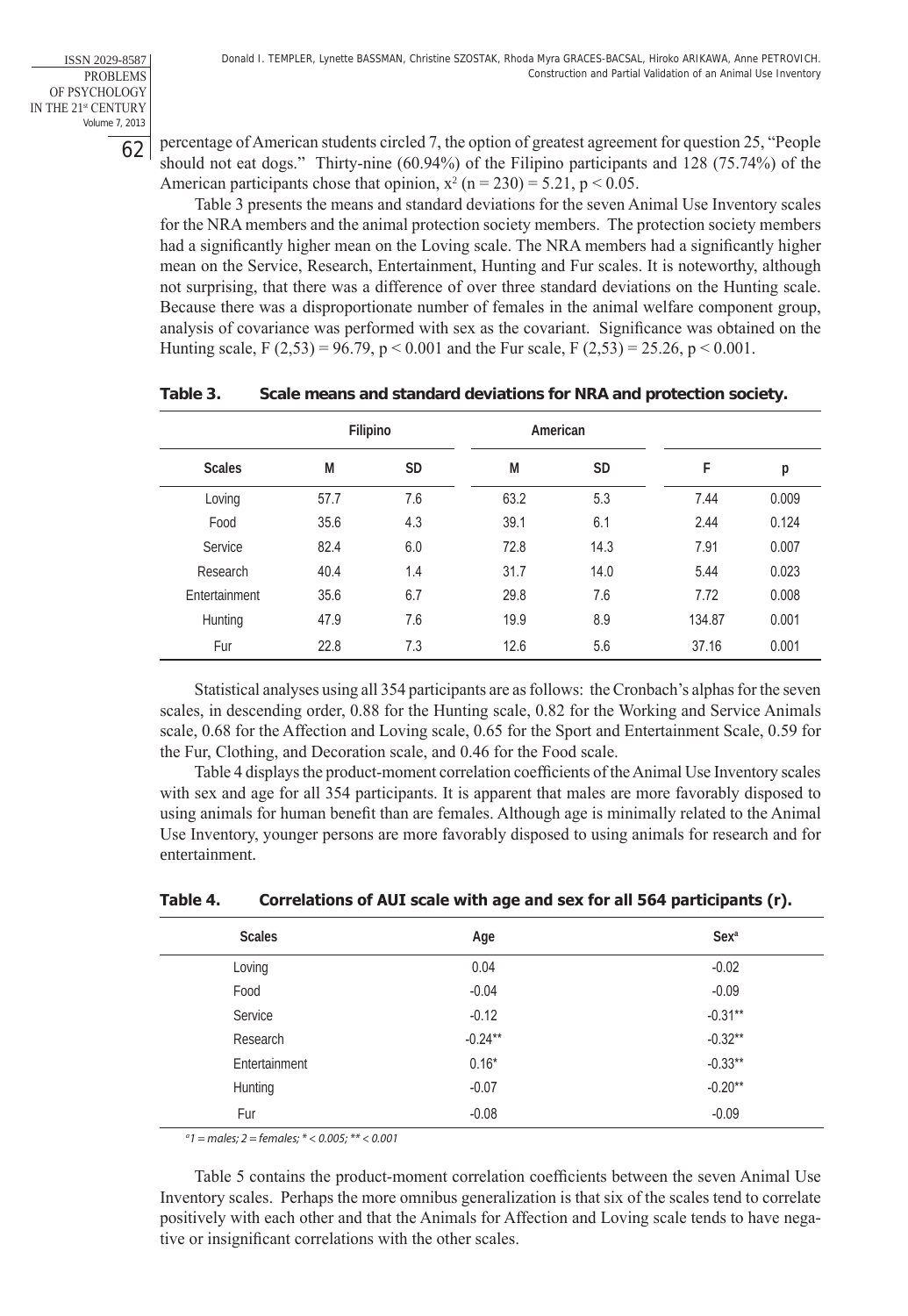| participants.                                |      |               |          |          |           |           |            |
|----------------------------------------------|------|---------------|----------|----------|-----------|-----------|------------|
| <b>Scales</b>                                | Food | Entertainment | Hunting  | Service  | Research  | Fur       | Loving     |
| Animals for Food                             |      | 0.08          | $0.23**$ | 0.00     | $0.25***$ | $0.31**$  | $-0.25**$  |
| Animals for Sport and<br>Entertainment       |      |               | $0.48**$ | $0.46**$ | $0.56**$  | $0.46**$  | .03        |
| Animals for Hunting                          |      |               |          | $0.14*$  | $0.39**$  | $0.69**$  | $-0.21***$ |
| Working and Service<br><b>Animals</b>        |      |               |          |          |           | $-0.06$   | $0.30**$   |
| Animals for Research                         |      |               |          |          |           | $0.35***$ | $-0.09$    |
| Animals for Fur,<br>Clothing, and Decoration |      |               |          |          |           |           | $-0.25***$ |
|                                              |      |               |          |          |           |           |            |

# **Table 5. Inter-correlations of the seven Animal Use Inventory scales for all 354**

*\* p <0.005; \*\* p < 0.001*

#### **Discussion**

The psychometric properties of the Animal Use Inventory can probably be best described as generally adequate. It had been decided to limit the number of items for the scale so that the total number would not be burdensome. Thus, there was a tradeoff which yielded unimpressive Cronbach's alphas for some of the scales. Nevertheless, the group differences, the sex differences, and the scale intercorrelations are supportive of validity.

The Hunting scale has good psychometric properties. It has a Cronbach's alpha of 0.88. Its correlation of 0.69 with Fur, the highest correlation in the matrix, seems reasonable since both involve the killing of animals. Other meaningful significant correlations are 0.23 with Food, 0.48 with Sport, and -0.21 with Loving. More importantly, members of the National Rifle Association scored higher than members of animal welfare organizations and males scored higher than females

The Working and Service scale has good psychometric properties with a Cronbach's alpha of 0.82. Its highest correlation is .48 with Sport and Entertainment. Both scales assess the animals working to meet the needs of humans. Males are higher on both of these scales.

The Loving scale has a Cronbach's alpha of 0.68. Its correlating negatively with Food and Hunting and Fur is consistent with common sense since these three scales pertain to the killing of animals. The fact that American college students scored higher than Filipino college students is consistent with persons of European origin having more favorable attitudes toward companion animals.

The Sport and Entertainment scale has a Cronbach's alpha of 0.65. Its correlations of 0.48 with Hunting, 0.46 with Service, 0.56 with Research, and 0.46 with Fur are reasonable since all of these scales involve using animals to fulfill the needs of humans. There was a meaningful Entertainment scale.

The Fur scale has a Cronbach's alpha of 0.59. Its highest correlation of 0.69 with Hunting was predictable since both involve the killing of animals. Its positive correlation with Food and Sport and Research also made sense. Filipino students scored lower on the Fur scale than American students. The Philippines is a tropical country where the wearing of very warm clothing is not necessary.

The weakest scale with respect to internal consistency is the Food scale, with a Cronbach's alpha of only 0.46. An inspection of the items reveals considerable heterogeneity with the inclusion of eating fish, eating animals ordinarily regarded as companion animals by Americans, religious prohibitions, eating non-human primates, eating veal, and consuming dairy products. It was decided not to include the Food scale in the Animal Use Inventory.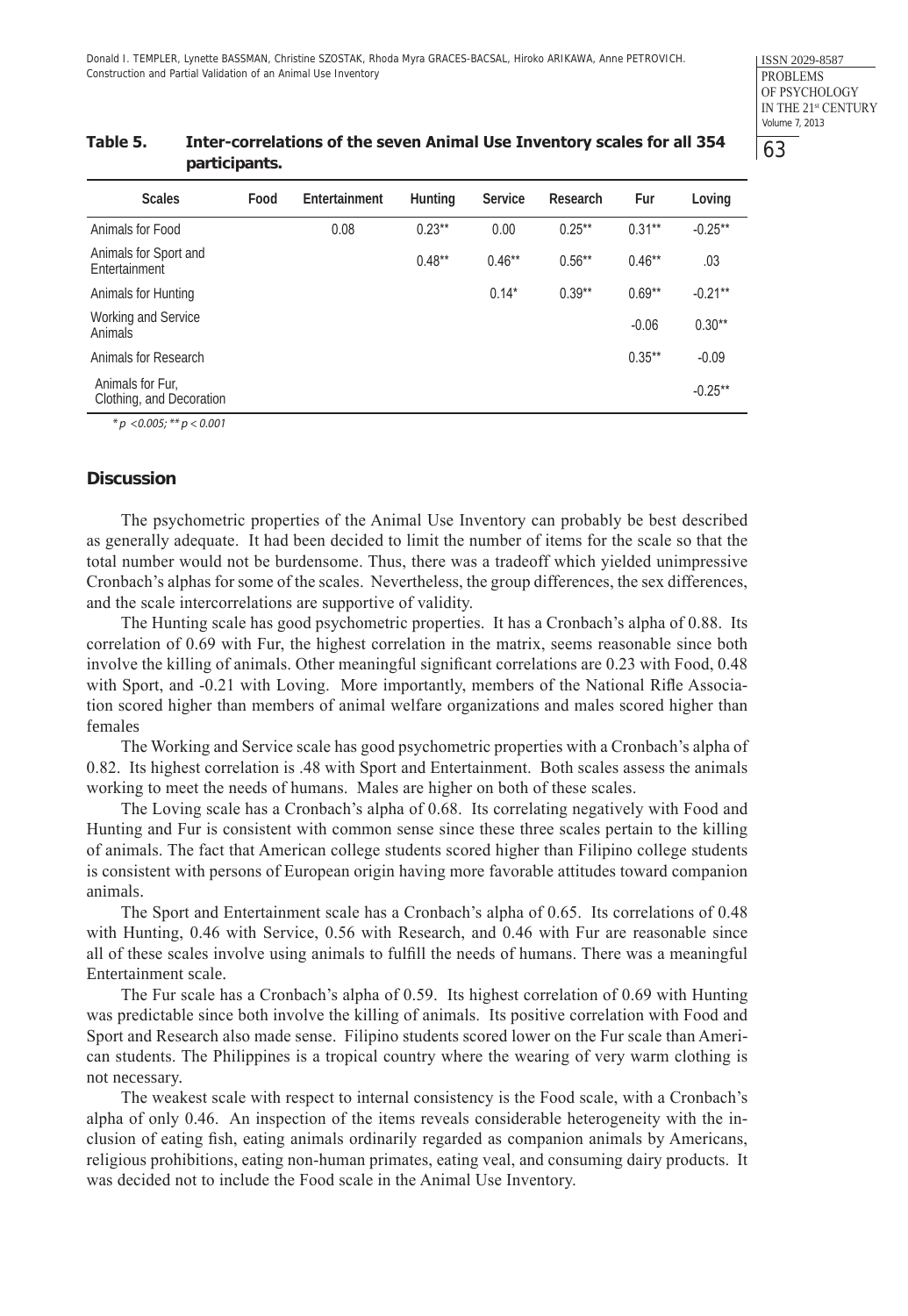# **Conclusion**

All of the intended scales have some degree of validity with respect to group differences and correlations. The internal consistency is greatest in the Hunting and the Working and Service scales. Discriminant validity of the individual scales is evidenced by no excessive high correlation between scales. The Food scale appears to not measure a sufficiently unidimensional entity. Either more work on this scale or more than one food scales appears to be needed.

#### **References**

- Al-Fayez, F., Awadalle, A., Templer, D. I., & Arikawa, H. (2003). Pet attitude and its family pattern in Kuwait. *Society and Animals, 11*, 17-28.
- Baldwin, E. (1993). The case for animal research in psychology. *Teaching of Psychology, 49 (1)*, 121-131.
- Council of Scientific Affairs, American Medical Association (1991). Use of animals in medical education. *Journal of the American Medical Association, 266 (6)*, 836-837.
- Cunningham, P. F. (2003). Animal use, student choice, and non-animal alternatives at "America's best" undergraduate colleges. *Teaching of Psychology, 30 (3)*, 288-296.
- Fishman, G. A. (2003). When your eyes have a wet nose: The evolution of the use of guide dogs and establishing the seeing eye. *Survey of Ophthalmology, 48* (4), 452-458.
- Griffith, M., Wolch, J., & Lassiter, U. (2002). Animal practices and the racialization of Filipinas in Los Angeles. *Society & Animals, 10* (3), 221-248.
- Holcomb, R., Williams, R. C., & Richards, P. S. (1988). The elements of attachment: Relationship to maintenance and intimacy. *Journal of the Delta Society, 2*, 28-34.
- Holden, Constance. (1986). A pivotal year for lab animal welfare. *Science, 232*, 147-150.
- Hooker, S. D., Freeman, H. L., & Stewart, P. (2002). Pet therapy research: A historical review, *Holistic Nursing Practice, 16* (5), 17-23.
- Hull, D. B. (1996). Animal use in undergraduate psychology programs. *Teaching of Psychology, 23* (3), 171-174.
- Johnson, T. P., Garrity, T. F., & Stallones, L. (1995). Psychometric evaluation of the Lexington Attachment to Pets Scale (LAPS). *Anthrozoos, 5*, 160-175.
- Kellert, Stephen R. (1983). Historical trends in American animal use and perception. *International Journal for the Study of Animal Problems, 4*, 133-146.
- Lago, D., Kafer, R., Delaney, M., & Connell, C. (1988). Assessment of favorable attitudes towards pets: Development and preliminary validation of self-report pet relationship scales. *Anthrozoos, 1*, 240-284.
- Poresky, R. H., Hendrix, C., Mosier, J. E., & Samuelson, M. L. (1987). The companion animal bonding scale: Internal reliability and construct validity. *Psychological Reports, 60*, 743-746.
- Poresky, R. H., Hendrix, C., Mosier, J. E., & Samuelson, M. L. (1988). The companion animal semantic differential: Long and short form reliability and validity. *Educational and Psychological Measurement, 48*, 255-260.
- Schenck, S. A., Templer, D. I., Peters, N., & Schmidt, M. (1994). The genesis and correlates of attitudes toward pets. *Anthrozoos, 7*, 60-68.
- Stats, S., Miller, D., Carnot, M. J., Rada, K., & Turnes, J. (1996). The Miller-Rada Commitment to Pets Scale. *Anthrozoos, 9* (2/3), 88-93.
- Tannenbaum, J. (2001). The paradigm shift toward animal happiness: What is it, why is it happening, and what it portends for medical research. In E. F. Paul (Ed.), *Why Animal Experimentation Matters: The Use of Animals in Medical Research. New Studies in Social Policy* (pp. 93-130). New Brunswick, NJ: Transaction Publishers.
- Templer, D. I., & Arikawa, H. (2011). The Pet Attitude Scale. In C. Blazina, G. Boyraz, & D. Shen-Miller (Eds.), *The Psychology of the Human-Animal Bond* (pp.335-359). New York, NY: Springer Science.